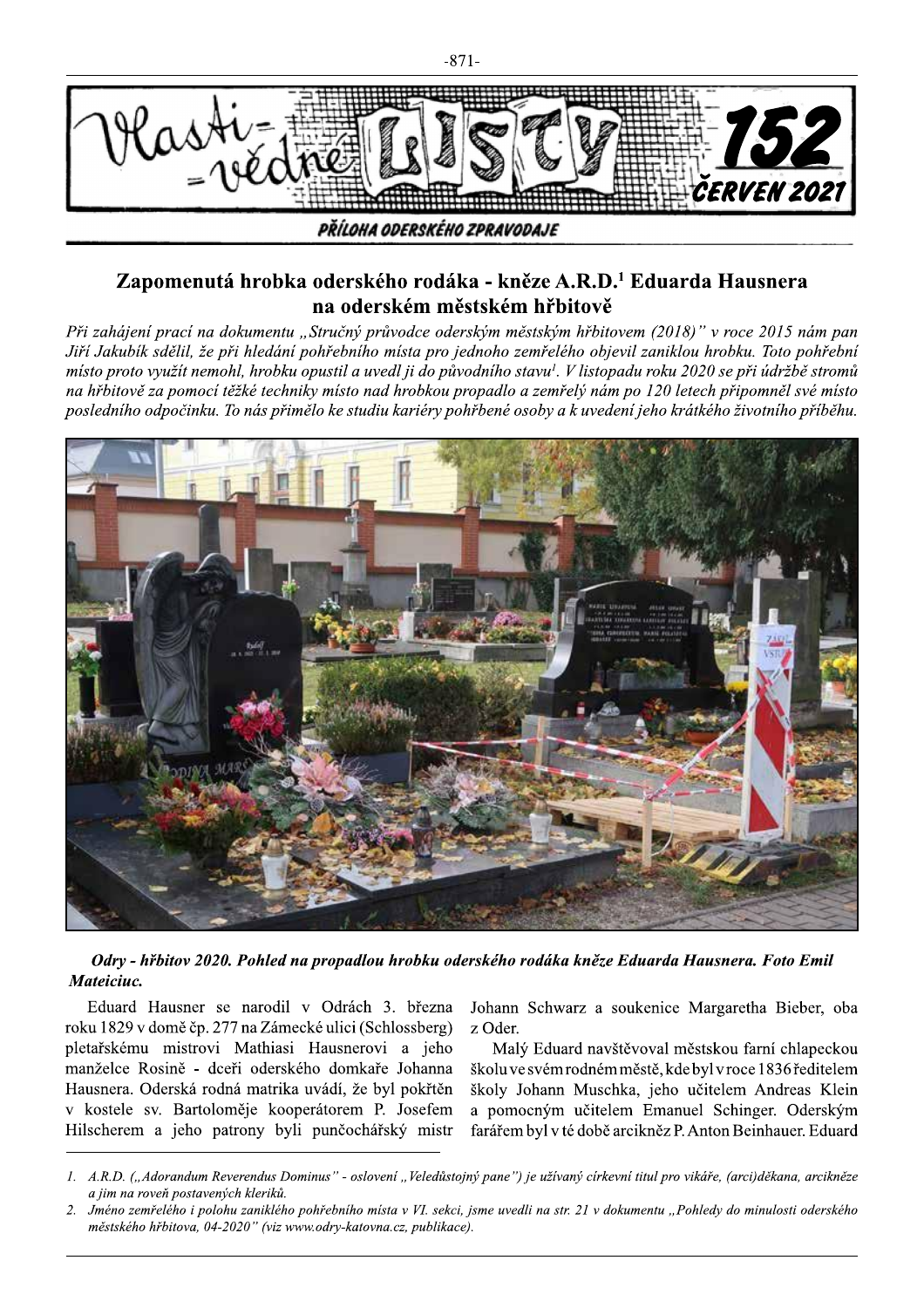

Odry - hřbitov 2020. Pohled do propadlé hrobky kněze Eduarda Hausnera. Foto Emil Mateiciuc.



Odry - druhá polovina 20. let 20. století. Pohled na začátek pravé strany Zámecké ulice (Schlossberg). První dům shora je rodný dům Eduarda Hausnera, čp. 277. Archiv Muzejního spolku Rolleder, o. p. s.

Hausner potom pokračoval v dalším vzdělávání studiem na německém gymnáziu v Opavě<sup>3</sup>. Po úspěšném ukončení studia gymnázia pokračoval ve studiu na arcibiskupském kněžském semináři v Olomouci. Knězem byl vysvěcen<sup>4</sup> v roce 1852. Ředitelem arcibiskupské kurie v Olomouci Janem Křtitelem Petteanim, rytířem ze Steinbergu, byl Eduard Hausner 19. srpna 1852 poslán jako kooperátor do farnosti ve Svitavách, kde byl farářem arcikněz<sup>5</sup> Ferdinand Stuchlik. V letech 1853-1854 působil v děkanátu Svitavy (Dom. Svitavy a Litomyšl)<sup>6</sup> jako diecézní kněz (R.D.<sup>7</sup>) ve funkci kooperátora<sup>8</sup> (Příloha 1). Na konci roku 1854 byl povolán do arcibiskupského chlapeckého semináře v Kroměříži na pozici studijního prefekta<sup>9</sup> (Příloha 2), kterou zastával do roku 1860 a později i v letech 1865-1873. V roce 1862 byl Tit. D. Eduard Hausner uváděn jako ředitel Kongregace Milosrdných sester sv. Vincence z Pauly v Kroměříži<sup>10</sup> i jejich duchovní představený (spirituál) a řádný zpovědník. V roce 1874 Eduard Hausner odchází ve 45 letech z Kroměříže, aby po dobu dalších 19 let zajišťoval pastorační činnost v okrese Šumperk. V letech 1875-1877 byl administrátorem<sup>11</sup> ve farnosti Moletín, děkanát Mohelnice (Dom. Mírov a Žádlovice

<sup>3.</sup> Viz dokument na str. 873 - vysvědčení německého gymnázia v Opavě z prvního semestru školního roku 1845. Předchůdcem německého gymnázia bylo jezuitské učiliště. V roce 1841 zde studoval jiný oderský rodák - Ferdinand Hausner, jehož profesorem tehdy byl významný rakouský historik a zakladatel opavského gymnazijního muzea Faustin Ens, který byl v roce 1844 pensionován.

<sup>4.</sup> Za kněze ho pravděpodobně vysvětil olomoucký arcibiskup Maxmilián Josef, svobodný pán Sommerau-Beckh.

<sup>5.</sup> Arcikněz - biskupův pomocník nebo čestný titul některých duchovních.

<sup>6.</sup> Územně farnost zahrnovala město Svitavy a obce Čtyřicet lánů, Javorník, Lačnov Moravský, Lačnov Český,

<sup>7.</sup> R.D. ("Reverendus Dominus" - oslovení Důstojný pane), v našem případě titul užívaný pro diecézního kněze.

Kooperátor ("Coop.") - spolupracovník faráře v rozlehlé farnosti. 8.

 $\boldsymbol{Q}$ Studijní prefekt ("Studium praefecto") - osoba, která byla zodpovědná za sledování a vedení studentů školy. Často se podílela i na vvučování studentů.

<sup>10.</sup> Filiální Dom Milosrdných sester sv. Vincence z Pauly - někdy zvané "Vincentky" v Kroměříži ("Filias domus Cremsir. Instituti Sororum Miseri cordiae") byl založen 13. září roku 1845 za podpory olomouckého arcibiskupa Maxmiliána Josefa Sommerau-Beckha a císařovny Karolíny Augusty Bavorské, 4. manželky Františka I. Rakouského. Příchod Milosrdných sester do Kroměříže iniciovala vévodkyně Ernestina von Arenbergová s podmínkou zřízení filiálního domu v Pačlavicích a v Kroměříži.

<sup>11.</sup> Jako administrátor ("in spiritualibus") byl zodpovědný za duchovní správu farnosti.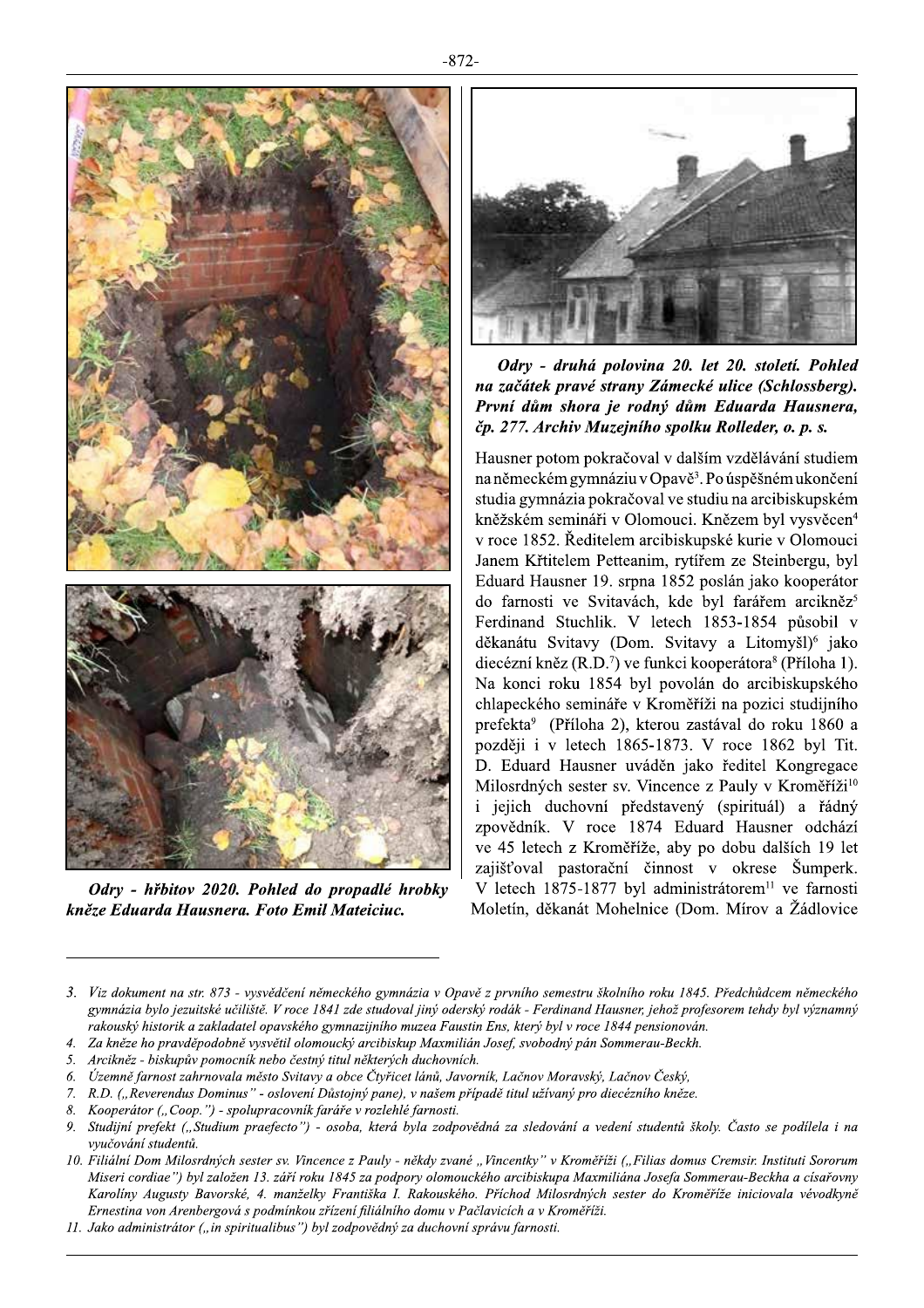

Odry 1900, Hranická ulice, čp. 30 - dům majitele Bernharda Tomsche. V letech 1894-1900 zde žil penziovaný kněz Eduard Hausner, Archiv Muzejního spolku Rolleder, o. p. s..

 $N26533$ Archiepiscopale officium heneratele *Eduarde Hausner* stationem cooperatoriam fraction conserver assignat. Ouam continuo adeundam et decretationes e manibus Tit. Domini Decani foranei millavienses levandas habet. Decretum in Curia Archiepiscopali Olomucii die  $/q$  Augusti 1852 In Bile Pilan Progets

Opava, 8. března 1845. Vysvědčení Eduarda Hausnera z prvního semestru německého gymnázia v Opavě. Podepsán profesor Karl Beck. Soka Nový Jičín.

 $N_m \neq$ Hausner Evanrous Sile: Ocravienies comt a and rimat Humanitatis classi ciligentifirmane pull dedit operam atque in tentamine publico  $\sqrt{r}$ erere semestris anni 1845 a priman accordination  $-$  mathesis  $\cdot$   $\cdot$   $\cdot$   $\cdot$ a morum cultura . relator est. Datum in Gymnasio C.A. Oppaciae die 8. menis Masín anni 1845 Hart Beeth<br>Hart britan  $U_{16}$ Tied Schaumas Prafectus Gymnasii

Olomouc, 19. srpna 1852. Dekret arcibiskupského úřadu v Olomouci pro novokněze Eduarda Hausnera o jeho pověření duchovní činnosti v děkanátu Svitavy. Podepsán Johann Baptista Ritter Petteani von Steinberg. Soka Nový Jičín.

- část města Loštice). V roce 1878 byl kooperátorem, později farářem ve farnosti Vyšehoří (Příloha 4). Jako farář ve Vyšehoří sloužil Eduard Hausner až do svého odchodu do pense v roce 1893.

V roce 1894 odešel A.R.D. Eduard Hausner na odpočinek do své rodné obce, kde bydlel v pronájmu na Hranické ulici čp. 30 u majitele domu hodinářského mistra Bernharda Tomsche. Přesto se však podílel na životě oderské farnosti. V roce 1894 daroval oderskému kostelu sv. Bartoloměje barevné sklo okna "Blahořečený Jan Sarkander" v hlavní lodi a v roce 1896 další barevné sklo se sv. Františkem Saléským v okně presbystáře kostela. Veledůstojný pan Eduard Hausner zemřel v Odrách v domě čp. 30 dne 4. července roku 1900. Na poslední cestě na oderský městský hřbitov ho 6. července doprovodili oderští obyvatelé a církevní hodnostáři oderské farnosti<sup>12</sup> v čele s děkanem, fulneckým farářem Karlem Boschovským.

Naše poděkování za odborné rady patří paní Janě Krejčové.

> Za HVS připravili: text - Pavel Kašpar st., obrázky - Emil Mateiciuc

12. Farář P. R.D. Johann Bardutsky, Cap. R.D. Vincenz Havelka, Coop. I R.D. Augustin Novák, Coop. II R.D. Hugo Weinlich.